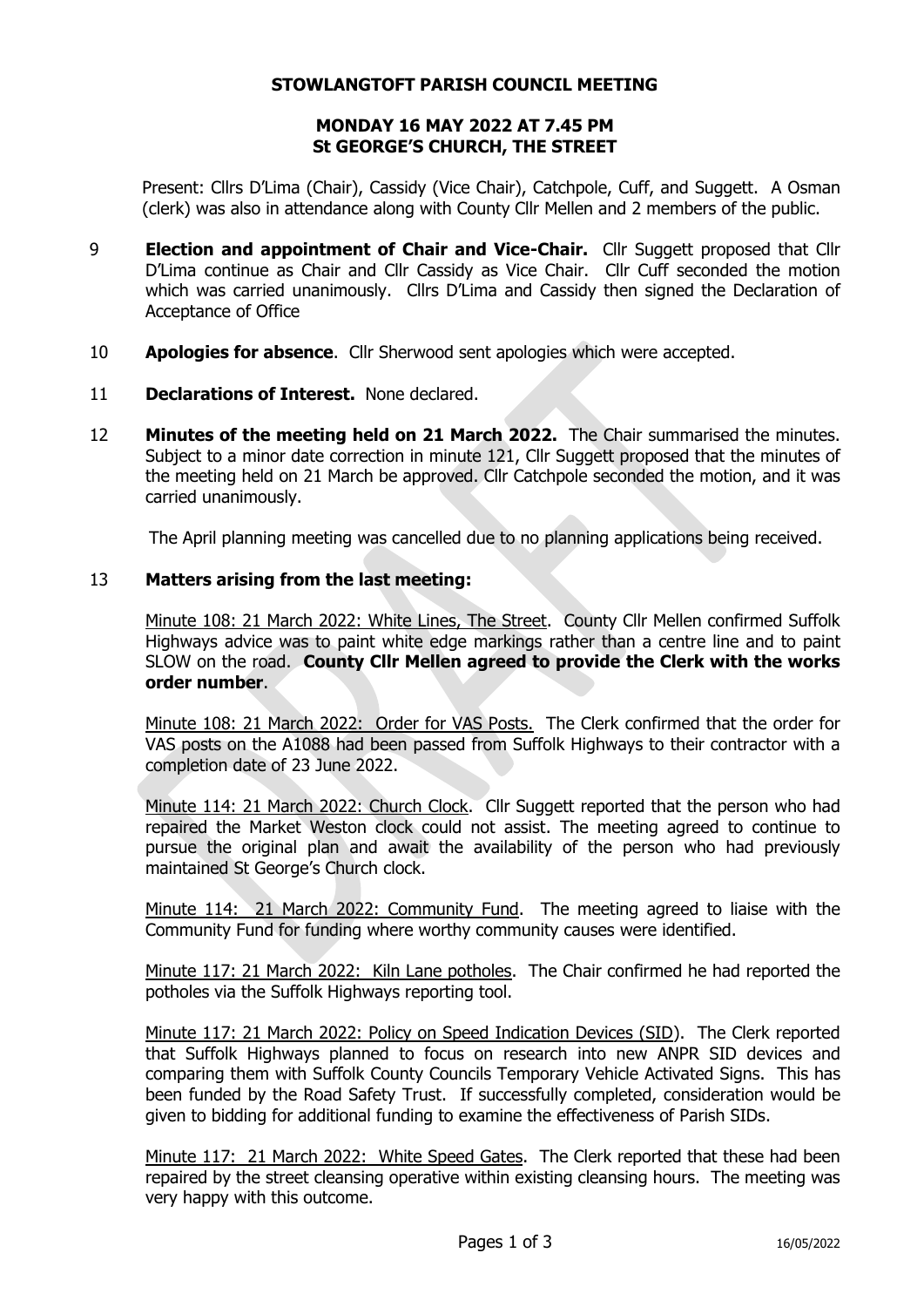Minute 119: 21 March 2022: Jubilee Tree Plaque. Payment for the plaque for the Jubilee Tree had been authorised by the Parish Council out of meeting. **Cllr Cassidy agreed to look at how the original Certificate of Incorporation by the Charity Commission could be attached to the bench**.

Minute 119: 21 March 2022: Church Newsletter. Further to discussion within the preceding Annual Parish Meeting, the meeting discussed funding for Church Newsletters which had previously received mixed reviews from residents. **It was agreed that Cllr Cuff would investigate a potential residents survey approach to be discussed at the next meeting**.

Minute 119: 21 March 2022: Electoral Information. The Clerk confirmed that the requested electoral information had been sent to councillors.

County Cllr Mellen's report had been covered at the Annual Parish meeting. He added that the A1088 weight restriction signage would be completed by the end of May and that an options study for permanent solutions would be started soon.

(County Cllr Mellen left the meeting at 8.15pm)

- 14 **Clerk's report.** Nothing to report.
- 15 **St George's Church.** The repair of the clock was covered in minute 13.

# 16 **Finance:**

Change to Clerk's Core Hours. It was agreed that the Clerk's core hours would change to 14 hours per month and the agreed budget would be uplifted to £1764.

Audit Report. The meeting noted the contents of the auditor's report which raised no observations.

Governance Report. The meeting approved the Annual Governance Report covered by Section 1 of the Stowlangtoft Parish Council Annual Governance and Accountability Return 2021/22. The meeting also confirmed that the Parish Council was exempt from a limited assurance review as its gross expenditure for 2021/22 did not exceed £25,000. **The Clerk was to return the signed Certificate of Exemption**.

End of Year Accounts. The meeting approved the Accounting Statements covered by Section 2 of the Stowlangtoft Parish Council Annual Governance and Accountability Return 2021/22.

Risk Assessment. The meeting approved the Parish Council risk assessment record.

Finance Report. The meeting noted the finance report. After some discussion, it was agreed to keep the proposed contribution to West Suffolk CAB to the £100 agreed in the annual budget. Payment for the 4 listed invoices in the finance report was agreed and Cllr Suggett agreed to act as the  $2<sup>nd</sup>$  authoriser for BACS payment.